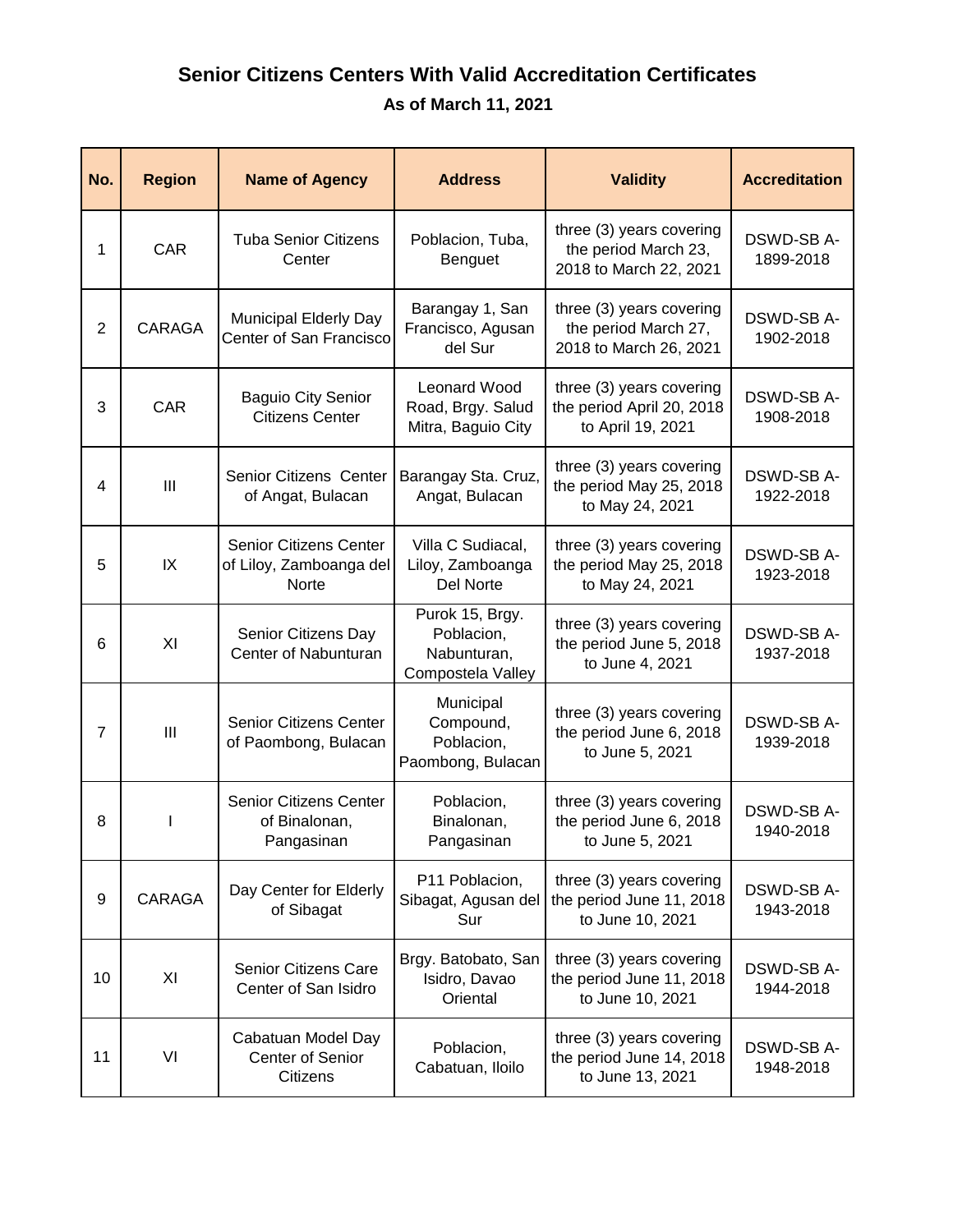| 12 | III             | Senior Citizens Center<br>of Balagtas, Bulacan                          | San Gabriel St.,<br>Municipal Grounds,<br>Longos, Balagtas,<br><b>Bulacan</b>                | three (3) years covering<br>the period June 14, 2018<br>to June 13, 2021 | <b>DSWD-SBA-</b><br>1949-2018 |
|----|-----------------|-------------------------------------------------------------------------|----------------------------------------------------------------------------------------------|--------------------------------------------------------------------------|-------------------------------|
| 13 | VI              | <b>Concepcion Senior</b><br><b>Citizens Center</b>                      | Gen. Luna St.,<br>Poblacion,<br>Concepcion, Iloilo                                           | three (3) years covering<br>the period June 27, 2018<br>to June 26, 2021 | DSWD-SB A-<br>1952-2018       |
| 14 | III             | <b>Senior Citizens Center</b><br>of Olongapo City                       | Brgy. West Bajac<br>Bajac, Olongapo<br>City                                                  | three (3) years covering<br>the period June 27, 2018<br>to June 26, 2021 | DSWD-SB A-<br>1953-2018       |
| 15 | <b>MIMAROPA</b> | Day Center of the<br>Senior Citizens of<br>Socorro, Oriental<br>Mindoro | Zone 4 Municipal<br>Compound, Socorro,<br><b>Oriental Mindoro</b>                            | three (3) years covering<br>the period July 9, 2018 to<br>July 8, 2021   | DSWD-SB A-<br>1959-2018       |
| 16 | XII             | Barangay Daladap<br><b>Senior Citizens Center</b>                       | Barangay<br>Compound, Purok<br>Pagkakaisa, Brgy.<br>Daladap,<br>Esperanza, Sultan<br>Kudarat | three (3) years covering<br>the period July 16, 2018<br>to July 15, 2021 | DSWD-SB A-<br>1969-2018       |
| 17 | VI              | <b>Senior Citizens Center</b><br>of Pototan                             | Brgy. Malusgod,<br>Pototan, Iloilo                                                           | three (3) years covering<br>the period July 26, 2018<br>to July 25, 2021 | DSWD-SB A-<br>1975-2018       |
| 18 | XII             | Guno Teme Be Ye                                                         | <b>Municipal Hall</b><br>Compound, Brgy.<br>Poblacion, TBoli,<br>South Cotabato              | three (3) years covering<br>the period July 27, 2018<br>to July 26, 2021 | DSWD-SB A-<br>1976-2018       |
| 19 | XII             | Esperanza Senior<br>Citizens' Center                                    | Municipal<br>Compound, Brgy.<br>Poblacion,<br>Esperanza, Sultan<br>Kudarat                   | three (3) years covering<br>the period July 27, 2018<br>to July 26, 2021 | DSWD-SB A-<br>1977-2018       |
| 20 |                 | Senior Citizen Center of<br>Basista, Pangasinan                         | Municipal Grounds,<br>Poblacion, Basista,<br>Pangasinan                                      | three (3) years covering<br>the period July 27, 2018<br>to July 26, 2021 | DSWD-SB A-<br>1978-2018       |
| 21 |                 | Senior Citizen Center of<br>Bauang, La Union                            | Central East,<br>Bauang, La Union                                                            | three (3) years covering<br>the period July 27, 2018<br>to July 26, 2021 | DSWD-SB A-<br>1979-2018       |
| 22 | $\mathbf{I}$    | Senior Citizen Center of<br>Jones, Isabela                              | Municipal<br>Compound, Jones,<br>Isabela                                                     | three (3) years covering<br>the period July 27, 2018<br>to July 26, 2021 | DSWD-SB A-<br>1980-2018       |
| 23 | X               | Model Senior Citizen<br><b>Center of Plaridel</b>                       | Brgy. Looc Proper,<br>Plaridel, Misamis<br>Occidental                                        | three (3) years covering<br>the period July 27, 2018<br>to July 26, 2021 | DSWD-SB A-<br>1981-2018       |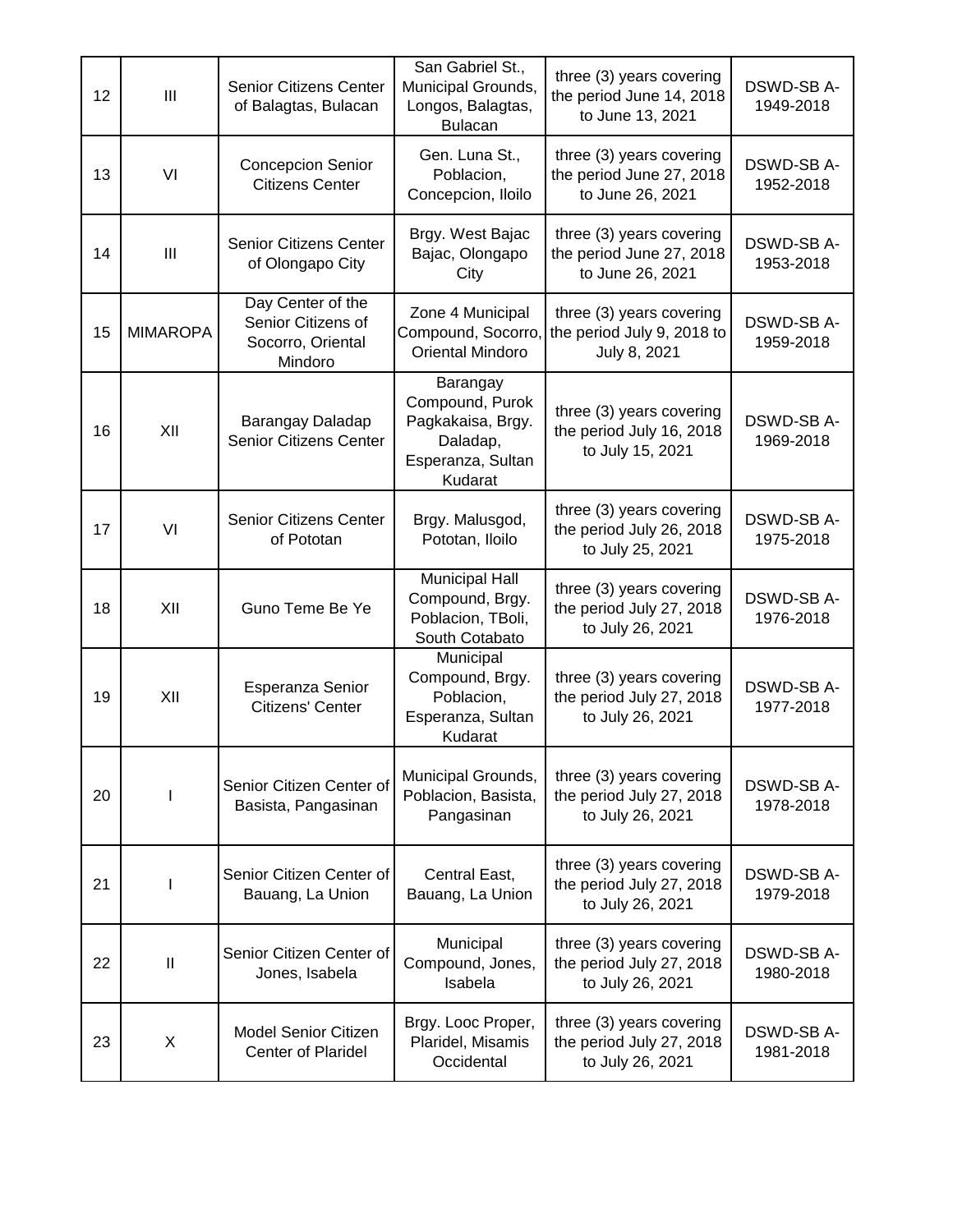| 24 |        | Senior Citizen Center of<br>Caba                    | Poblacion Sur,<br>Caba, La Union                                 | three (3) years covering<br>the period July 27, 2018<br>to July 26, 2021              | DSWD-SB A-<br>1982-2018       |
|----|--------|-----------------------------------------------------|------------------------------------------------------------------|---------------------------------------------------------------------------------------|-------------------------------|
| 25 | X      | <b>Model Senior Citizens'</b><br>Center of Jimenez  | Brgy. Rizal,<br>Jimenez, Misamis<br>Occidental                   | three (3) years covering<br>the period July 27, 2018<br>to July 26, 2021              | <b>DSWD-SBA-</b><br>1983-2018 |
| 26 | CARAGA | Senior Citizens' Center<br>of Tagbina Municipality  | Purok 7, Brgy.<br>Poblacion, Tagbina,<br>Surigao del Sur         | three (3) years covering<br>the period July 27, 2018<br>to July 26, 2021              | DSWD-SB A-<br>1984-2018       |
| 27 | X      | <b>Bonifacio Day Center</b><br>for Senior Citizens  | Brgy. Poblacion,<br>Bonifacio, Misamis<br>Occidental             | three (3) years covering<br>the period July 27, 2018<br>to July 26, 2021              | DSWD-SB A-<br>1985-2018       |
| 28 |        | Senior Citizen Center of<br>Bangar, La Union        | Balay ti Umili Annex,<br>Central East No. 1,<br>Bangar, La Union | three (3) years covering<br>the period July 30, 2018<br>to July 29, 2021              | DSWD-SB A-<br>1986-2018       |
| 29 | Ш      | Angadanan Senior<br><b>Citizen Center</b>           | Centro II,<br>Angadanan, Isabela                                 | three (3) years covering<br>the period August 16,<br>2018 to August 15, 2021          | DSWD-SB A-<br>1991-2018       |
| 30 | Ш      | <b>Senior Citizens Center</b><br>of Alicia, Isabela | LGU Compound,<br>Alicia, Isabela                                 | three (3) years covering<br>the period August 16,<br>2018 to August 15, 2021          | DSWD-SB A-<br>1992-2018       |
| 31 | III    | Guiguinto Senior<br><b>Citizens Center</b>          | Municipal<br>Compound<br>Pobalcion,<br>Guiguinto, Bulacan        | three (3) years covering<br>the period August 29,<br>2018 to August 28,<br>2021       | DSWD-SB A-<br>2007-2018       |
| 32 | VI     | <b>Senior Citizens Center</b><br>of Iloilo City     | MH. Del Pilar St.,<br>Molo, Iloilo City                          | $t$ hree (3) years covering<br>the period August 29,<br>2018 to August 28,<br>2021    | DSWD-SB A-<br>2008-2018       |
| 33 | IX     | <b>Model Senior Citizens</b><br>Center of Polanco   | Poblacion South,<br>Polanco,<br>Zamboanga del<br><b>Norte</b>    | three (3) years covering<br>the period September 17,<br>2018 to September 16,<br>2021 | DSWD-SB A-<br>2014-2018       |
| 34 | IX     | <b>Sibutad Senior Citizens'</b><br>Center           | Brgy. Poblacion,<br>Sibutad,<br>Zamboanga del<br><b>Norte</b>    | three (3) years covering<br>the period September 17,<br>2018 to September 16,<br>2021 | DSWD-SB A-<br>2019-2018       |
| 35 | XI     | Mabini Senior Citizens'<br>Center                   | <b>Municipal Hall</b><br>Compound, Mabini,<br>Compostela Valley  | three (3) years covering<br>the period September 18,<br>2018 to September 17,<br>2021 | DSWD-SB A-<br>2033-2018       |
| 36 | CAR    | <b>Banaue Senior Citizens</b><br>Center             | Poblacion, Banaue,<br>Ifugao                                     | three (3) years covering<br>the period September 18,<br>2018 to September 17,<br>2021 | DSWD-SB A-<br>2035-2018       |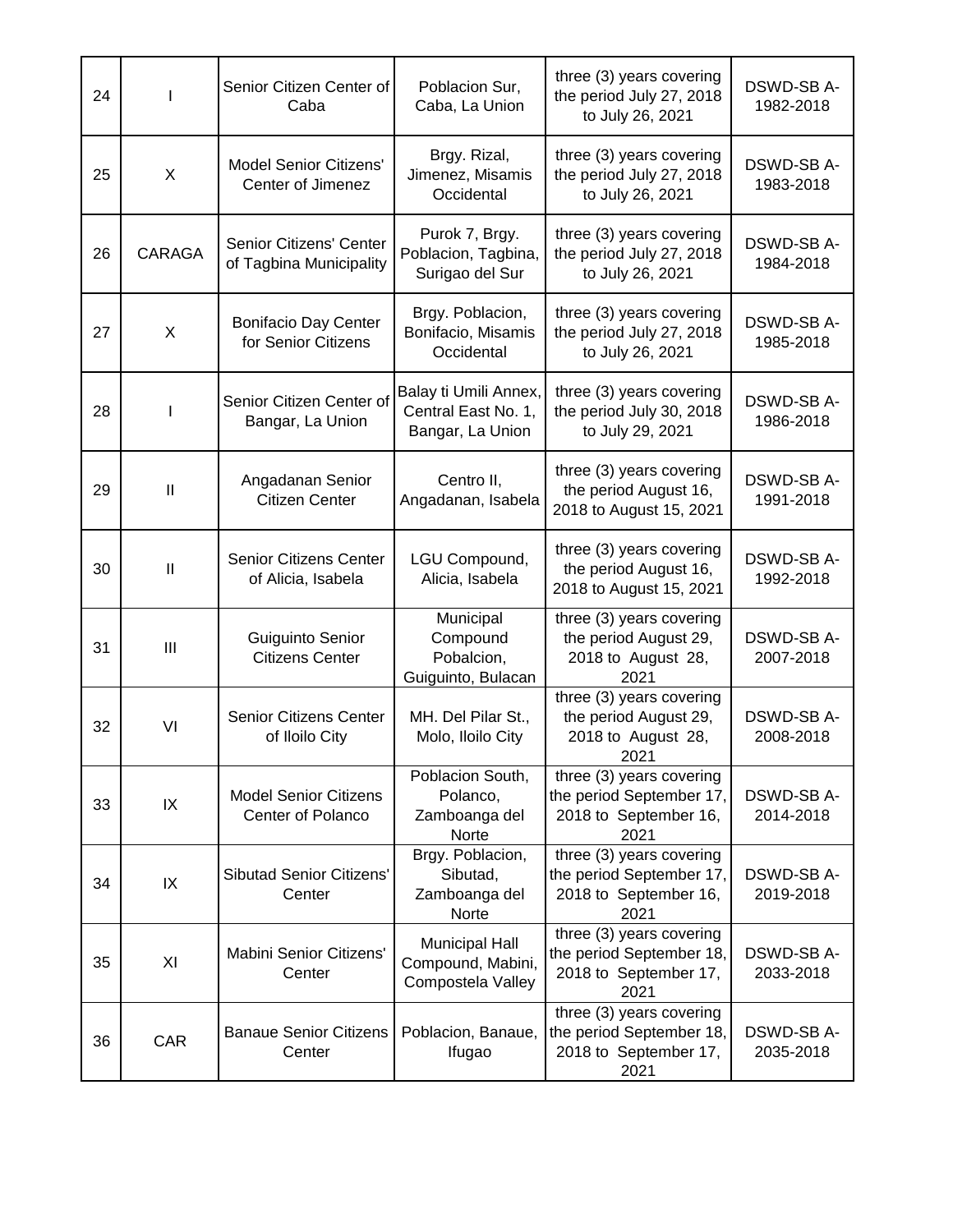| 37 | III            | <b>Senior Citizens Center</b><br>of Subic, Zambales | Wawandue, Subic,<br>Zambales                                                                                                       | three (3) years covering<br>the period September 18,<br>2018 to September 17,<br>2021    | DSWD-SB A-<br>2036-2018 |
|----|----------------|-----------------------------------------------------|------------------------------------------------------------------------------------------------------------------------------------|------------------------------------------------------------------------------------------|-------------------------|
| 38 | III            | <b>Botolan Senior Citizen</b><br>Center             | Barangay Tampo,<br>Poblacion, Botolan,<br>Zambales                                                                                 | three (3) years covering<br>the period September 18,<br>2018 to September 17,<br>2021    | DSWD-SB A-<br>2037-2018 |
| 39 | $\mathbf{III}$ | San Marcelino Senior<br><b>Citizen Center</b>       | Brgy. Central, San<br>Marcelino,<br>Zambales                                                                                       | three (3) years covering<br>the period September 18,<br>2018 to September 17,<br>2021    | DSWD-SB A-<br>2038-2018 |
| 40 | III            | Castillejos Senior<br><b>Citizen Center</b>         | Brgy. San Juan,<br>Castillejos,<br>Zambales                                                                                        | three (3) years covering<br>the period September 18,<br>2018 to September 17,<br>2021    | DSWD-SB A-<br>2039-2018 |
| 41 |                | <b>Banna Senior Citizens</b><br>Center              | Brgy. 4 Marcos,<br>Banna, Ilocos Norte                                                                                             | three (3) years covering<br>the period September 18,<br>2018 to September 17,<br>2021    | DSWD-SB A-<br>2041-2018 |
| 42 | <b>NCR</b>     | Senior Citizen League,<br>Inc.                      | <b>Barangay Hall</b><br>Compound,<br>Ascencion Avenue,<br>Lagro Subdivision,<br>Brgy. Greater Lagro,<br>District 5, Quezon<br>City | three (3) years covering<br>the period September 24,<br>2018 to September 23,<br>2021    | DSWD-SB A-<br>2052-2018 |
| 43 | VI             | <b>Guimbal Senior Citizen</b><br>Center             | Rizal St., Brgy.<br>RizalTuguisan,<br>Guimbal, Iloilo                                                                              | three (3) years covering<br>the period September 24,<br>2018 to September 23,<br>2021    | DSWD-SB A-<br>2053-2018 |
| 44 | XI             | Monkayo Elderly Day<br>Center                       | A. Basañes St.,<br>Brgy. Poblacion,<br>Monkayo,<br>Compostela Valley                                                               | $t$ hree (3) years covering<br>the period September 18,<br>2018 to September 17,<br>2021 | DSWD-SB A-<br>2042-2018 |
| 45 | IV-A           | Lipa City Senior<br><b>Citizens Center</b>          | New City Hall<br>Compound, Brgy.<br>Marawoy, Lipa City                                                                             | three (3) years covering<br>the period October 16,<br>2018 to October 15,<br>2021        | DSWD-SB A-<br>2067-2018 |
| 46 |                | Luna Senior Citizens<br>Center                      | Municipal<br>Compound, Luna,<br>La Union                                                                                           | three (3) years covering<br>the period October 23,<br>2018 to October 22,<br>2021        | DSWD-SB A-<br>2073-2018 |
| 47 | CARAGA         | Bayugan City Senior<br>Citizens' Day Center         | Brgy. Poblacion, City<br>Hall Compound,<br>Bayugan City,<br>Agusan del Sur                                                         | three (3) years covering<br>the period October 23,<br>2018 to October 22,<br>2021        | DSWD-SB A-<br>2074-2018 |
| 48 | CARAGA         | <b>Placer Senior Citizens'</b><br>Center            | Brgy. Central,<br>Placer, Surigao del<br>Norte                                                                                     | three (3) years covering<br>the period October 23,<br>2018 to October 22,<br>2021        | DSWD-SB A-<br>2075-2018 |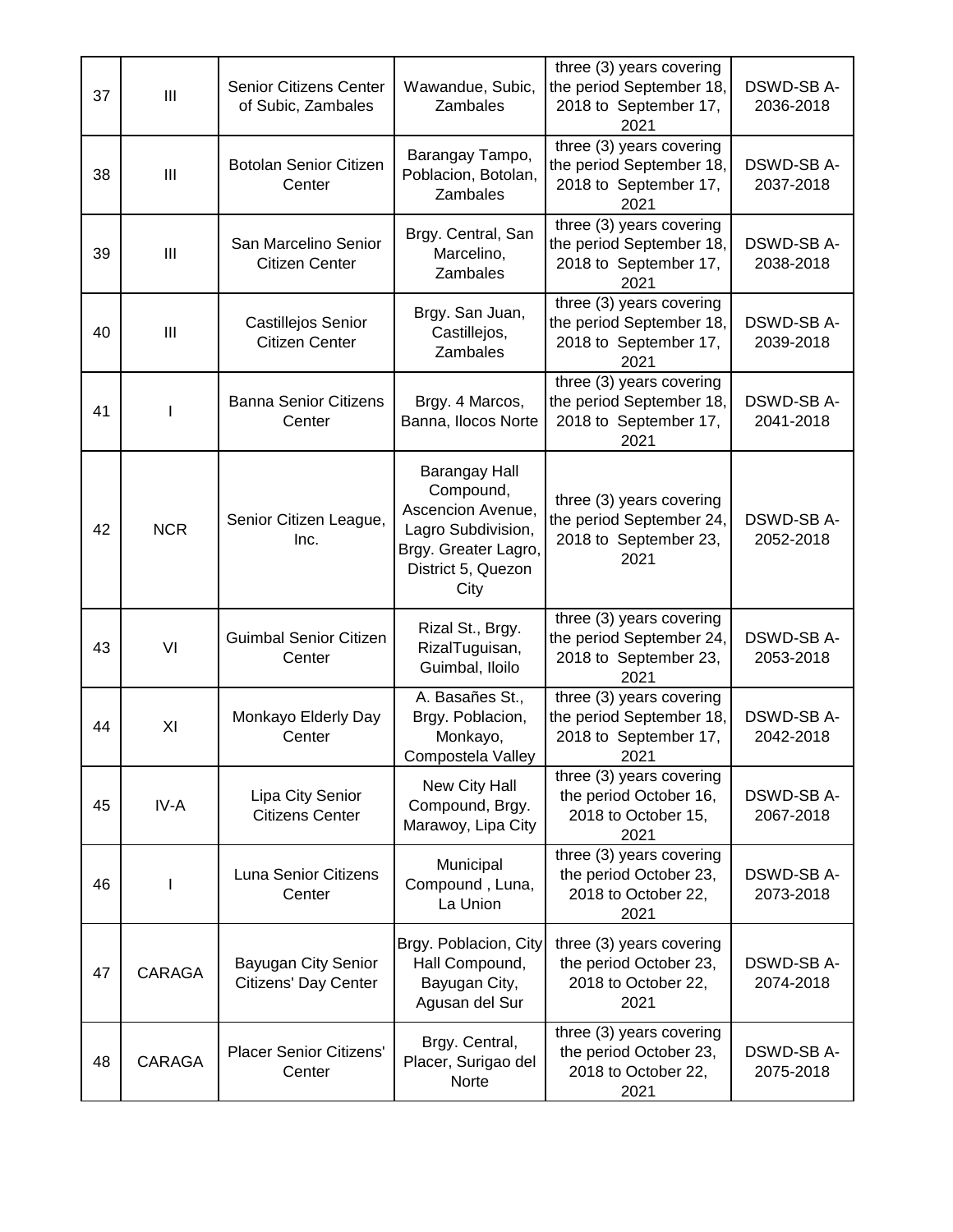| 49 | CARAGA     | <b>Gigaquit Senior</b><br><b>Citizens' Day Center</b>                        | Brgy. Ipil, Gigaquit,<br>Surigao del Norte                                                   | three (3) years covering<br>the period October 23,<br>2018 to October 22,<br>2021      | DSWD-SB A-<br>2076-2018       |
|----|------------|------------------------------------------------------------------------------|----------------------------------------------------------------------------------------------|----------------------------------------------------------------------------------------|-------------------------------|
| 50 | CARAGA     | Datu Tabay Senior<br>Citizens' Day Center                                    | Municipal<br>Compound, Tubay,<br>Agusan del Norte                                            | three (3) years covering<br>the period October 23,<br>2018 to October 22,<br>2021      | DSWD-SB A-<br>2077-2018       |
| 51 | V          | Senior Citizens Action<br><b>Center of Talisay</b><br><b>Camarines Norte</b> | Poblacion Talisay,<br><b>Camarines Norte</b>                                                 | three (3) years covering<br>the period October 23,<br>2018 to October 22,<br>2021      | DSWD-SB A-<br>2078-2018       |
| 52 | <b>CAR</b> | Gibraltar Senior Citizen<br>Center Baguio City                               | Barangay Gibraltar,<br>Baguio City,<br>Benguet                                               | three (3) years covering<br>the period October 23,<br>2018 to October 22,<br>2021      | DSWD-SB A-<br>2079-2018       |
| 53 |            | Agoo La Union Senior<br><b>Citizens Center</b>                               | Sta. Barbara, Agoo,<br>La Union                                                              | three (3) years covering<br>the period October 31,<br>2018 to October 30,<br>2021      | DSWD-SB A-<br>2311-2018       |
| 54 | IX         | Mahayag Senior<br>Citizens' Center                                           | Brgy. Poblacion,<br>Mahayag,<br>Zamboanga del Sur                                            | three (3) years covering<br>the period October 31,<br>2018 to October 30,<br>2021      | <b>DSWD-SBA-</b><br>2312-2018 |
| 55 | VI         | Nueva Valencia<br>Guimaras Senior<br><b>Citizen Center</b>                   | Poblacion Nueva,<br>Valencia, Guimaras                                                       | three (3) years covering<br>the period November 5,<br>2018 to November 4,<br>2021      | DSWD-SB A-<br>2327-2018       |
| 56 | VII        | Senior Citizens' Center<br>of Talisay City, Cebu                             | <b>City Hall Compound</b><br>Lawaan II, Talisay<br>City, Cebu                                | three (3) years covering<br>the period November 5,<br>2018 to November 4,<br>2021      | DSWD-SB A-<br>2328-2018       |
| 57 | X          | Senior Citizens Center<br>of Malaybalay City                                 | Carisang,<br>Malaybalay City,<br><b>Bukidnon</b>                                             | $t$ hree (3) years covering<br>the period November 20,<br>2018 to November 19,<br>2021 | DSWD-SB A-<br>2342-2018       |
| 58 | VI         | <b>Buenavista Senior</b><br><b>Citizens Center</b>                           | Brgy. New<br>Poblacion,<br>Buenavista,<br>Guimaras                                           | three (3) years covering<br>the period November 20,<br>2018 to November 19,<br>2021    | DSWD-SB A-<br>2352-2018       |
| 59 |            | <b>Bacarra Senior Citizens</b><br>Center                                     | Brgy. Sta. Rita,<br>Bacarra, Ilocos<br>Norte                                                 | three (3) years covering<br>the period November 20,<br>2018 to November 19,<br>2021    | DSWD-SB A-<br>2355-2018       |
| 60 | X          | <b>Gingoog City Senior</b><br><b>Citizen Center</b>                          | Dujenio St., Brgy. 26<br>A, Gingoog City,<br>Misamis Oriental                                | three (3) years covering<br>the period November 20,<br>2018 to November 19,<br>2021    | DSWD-SB A-<br>2356-2018       |
| 61 | III        | <b>Senior Citizens Center</b><br>of Zaragoza                                 | Municipal<br>Compound,<br>Barangay Del Pilar,<br>Municipality of<br>Zaragoza, Nueva<br>Ecija | three (3) years covering<br>the period November 20,<br>2018 to November 19,<br>2021    | DSWD-SB A-<br>2360-2018       |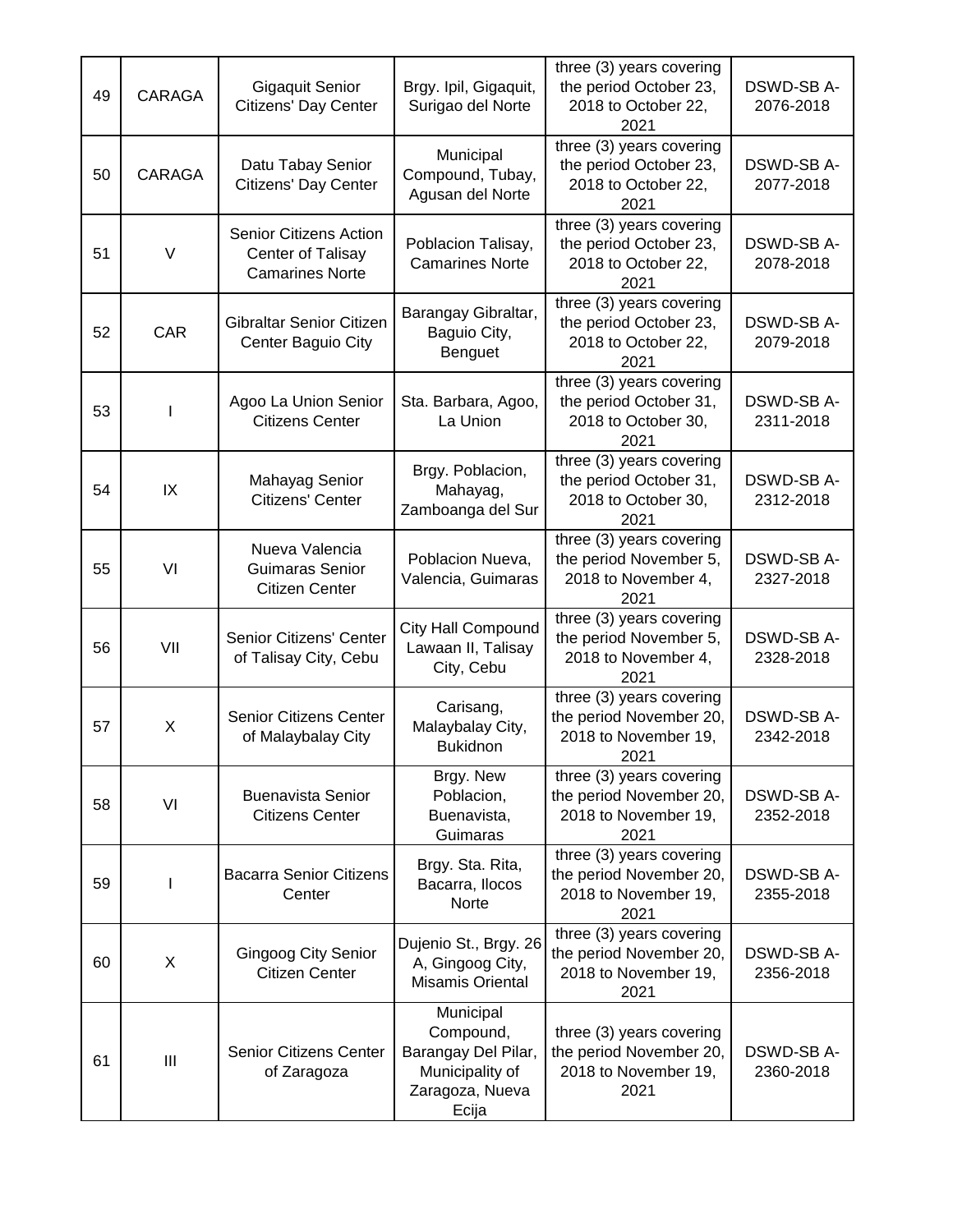| 62 | X             | <b>Senior Citizens Center</b><br>of Villanueva                                                                 | Brgy. Poblacion I,<br>Villanueva, Misamis<br>Oriental            | three (3) years covering<br>the period November 20,<br>2018 to November 19,<br>2021 | DSWD-SB A-<br>2361-2018 |
|----|---------------|----------------------------------------------------------------------------------------------------------------|------------------------------------------------------------------|-------------------------------------------------------------------------------------|-------------------------|
| 63 | III           | La Paz Senior Citizens<br>Center                                                                               | Municipal Grounds,<br>La Paz, Tarlac                             | three (3) years covering<br>the period November 20,<br>2018 to November 19,<br>2021 | DSWD-SB A-<br>2362-2018 |
| 64 | III           | <b>Senior Citizens Center</b><br>of Gen. Tinio (Papaya)                                                        | Poblavion Central,<br>Municipality of Gen.<br>Tinio, Nueva Ecija | three (3) years covering<br>the period November 20,<br>2018 to November 19,<br>2021 | DSWD-SB A-<br>2363-2018 |
| 65 | X             | Mambajao Senior<br>Citizens' Day Center                                                                        | Brgy. Poblacion,<br>Mambajao,<br>Camiguin                        | three (3) years covering<br>the period December 13,<br>2018 to December 12,<br>2021 | DSWD-SB A-<br>2378-2018 |
| 66 | XII           | Brgy. Sto. Niño Senior<br>Citizens' Center                                                                     | Brgy. Sto. Niño,<br>Koronadal City,<br>South Cotabato            | three (3) years covering<br>the period December 13,<br>2018 to December 12,<br>2021 | DSWD-SB A-<br>2379-2018 |
| 67 | VI            | Senior Citizens' Center<br>of Jordan Guimaras                                                                  | Barangay Poblacion,<br>Jordan, Guimaras                          | three (3) years covering<br>the period December 13,<br>2018 to December 12,<br>2021 | DSWD-SB A-<br>2380-2018 |
| 68 | $\vee$        | <b>Oas Senior Citizens</b><br>Center                                                                           | Municipal<br>Compound, Oas,<br>Albay                             | three (3) years covering<br>the period December 13,<br>2018 to December 12,<br>2021 | DSWD-SB A-<br>2384-2018 |
| 69 | $\mathbf{I}$  | Day Center of Sanchez<br>Mira                                                                                  | Padama St., Sentro<br>1, Sanchez Mira,<br>Cagayan                | three (3) years covering<br>the period December 21,<br>2018 to December 20,<br>2021 | DSWD-SB A-<br>2397-2018 |
| 70 | V             | Naga City Senior<br><b>Citizens Center</b>                                                                     | City Hall Compound,<br>Naga City                                 | three (3) years covering<br>the period December 21,<br>2018 to December 20,<br>2021 | DSWD-SB A-<br>2398-2018 |
| 71 | $\mathbf{I}$  | San Isidro Senior<br><b>Citizen Center</b>                                                                     | Brgy. Gomez, San<br>Isidro, Isabela                              | three (3) years covering<br>the period December 21,<br>2018 to December 20,<br>2021 | DSWD-SB A-<br>2399-2018 |
| 72 | $\mathbf{  }$ | Senior Citizens Day<br>Center of Maddela                                                                       | Poblacion Norte,<br>Maddela, Quirino                             | three (3) years covering<br>the period December 21,<br>2018 to December 20,<br>2021 | DSWD-SB A-<br>2402-2018 |
| 73 | XII           | Polomolok Senior<br>Citizens' Center                                                                           | Brgy. Poblacion,<br>Polomolok, South<br>Cotabato                 | three (3) years covering<br>the period December 21,<br>2018 to December 20,<br>2021 | DSWD-SB A-<br>2403-2018 |
| 74 | IX            | Field Office 5 Senior<br>Citizens Center of<br>Zamboanga City<br>(Senior Citizens Center<br>of Zamboanga City) | Barangay Culianan,<br>Zamboanga City                             | three (3) years covering<br>the period December 21,<br>2018 to December 20,<br>2021 | DSWD-SB A-<br>2408-2018 |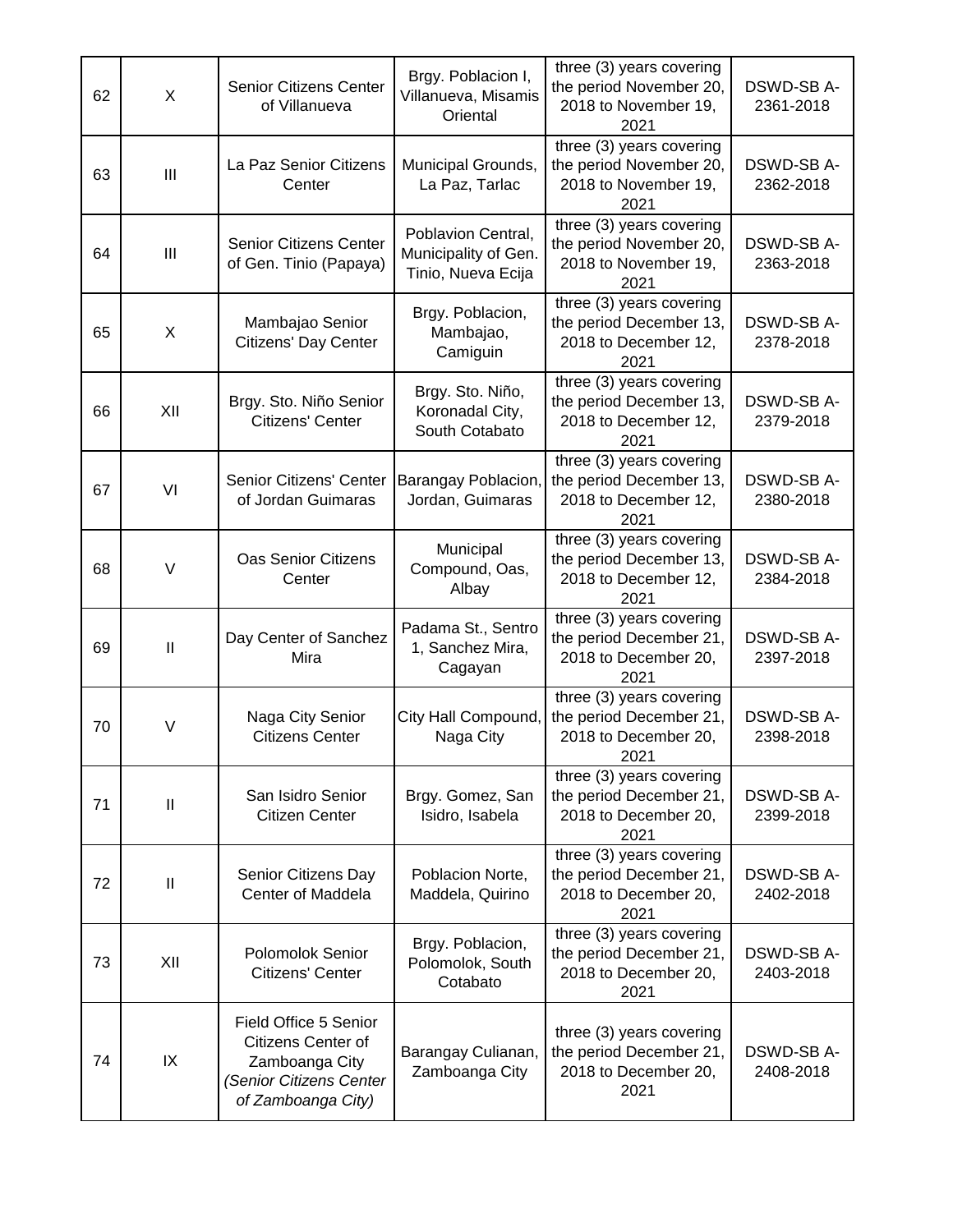| 75 | <b>CARAGA</b> | Esperanza Senior<br><b>Citizens Care Center</b>                                             | Purok 6, Brgy.<br>Poblacion,<br>Esperanza, Agusan<br>Del Sur | three (3) years covering<br>the period January 9,<br>2019 to January 8, 2022        | DSWD-SB A-<br>0005-2019      |
|----|---------------|---------------------------------------------------------------------------------------------|--------------------------------------------------------------|-------------------------------------------------------------------------------------|------------------------------|
| 76 | III           | <b>Federation of Senior</b><br>Citizen's Center of San<br>Narciso                           | Barangay Libertad,<br>San Narciso,<br>Zambales               | three (3) years covering<br>the period January 11,<br>2019 to January 10, 2022      | DSWD-SB A-<br>0007-2019      |
| 77 | VIII          | Gandara Senior Citizen<br>Center                                                            | Brgy. Minda,<br>Gandara, Samar                               | three (3) years covering<br>the period January 28,<br>2019 to January 27, 2022      | DSWD-SB A-<br>0019-2019      |
| 78 | VII           | Bayawan City Senior<br><b>Citizens Center</b>                                               | Brgy. Ubos,<br>Bayawan City,<br>Negros Oriental              | three (3) years covering<br>the period January 28,<br>2019 to January 27, 2022      | DSWD-SB A-<br>0020-2019      |
| 79 | X             | Senior Citizens' Day<br>Center of Impasugong                                                | Brgy. Poblacion,<br>Impasugong,<br><b>Bukidnon</b>           | three (3) years covering<br>the period February 26,<br>2019 to February 25,<br>2022 | DSWD-SB A-<br>0038-2019      |
| 80 |               | <b>Federation of Senior</b><br>Citizens Association of<br>the Philippines, Paoay<br>Chapter | Brgy. 20 Paratong,<br>Paoay, Ilocos Norte                    | three (3) years covering<br>the period March 6, 2019<br>to March 5, 2022            | DSWD-SB A-<br>0051-2019      |
| 81 | VII           | <b>Carmen Senior Citizens</b><br>Center - Cebu                                              | Poblacion, Carmen,<br>Cebu                                   | three (3) years covering<br>the period March 13,<br>2019 to March 12, 2022          | DSWD-SB A-<br>0057-2019      |
| 82 | <b>I</b>      | <b>Senior Citizens Center</b><br>City of Batac, Ilocos<br>Norte                             | 16-S Quiling Sur,<br>City of Batac, Ilocos<br>Norte          | three (3) years covering<br>the period March 18,<br>2019 to March 17, 2022          | DSWD-SB A-<br>066-2019       |
| 83 | VI            | <b>Model Senior Citizens</b><br>Center of Mina                                              | Patarata Street<br>Mina, Iloilo                              | three (3) years covering<br>the period March 19,<br>2019 to March 18, 2022          | DSWD-SB A-<br>069-2019       |
| 84 | <b>CARAGA</b> | Loreto Senior Citizens'<br>Day Center                                                       | Purok 8, Brgy.<br>Poblacion, Loreto,<br>Agusan Del Sur       | three (3) years covering<br>the period March 19,<br>2019 to March 18, 2022          | DSWD-SB A-<br>072-2019       |
| 85 | V             | Bahay Pulungan ng<br>Senior Citizen ng Basud                                                | Purok 2, Poblacion<br>II, Basud,<br><b>Camarines Norte</b>   | three (3) years covering<br>the period March 19,<br>2019 to March 18, 2022          | <b>DSWD-SBA-</b><br>073-2019 |
| 86 | VII           | Dalaguete Senior<br><b>Citizen Center</b>                                                   | Sitio Suba,<br>Poblacion,<br>Dalaguete, Cebu                 | three (3) year covering<br>the period April 12, 2019<br>to April 11, 2022           | DSWD-SB A-<br>092-2019       |
| 87 | $\mathbf{I}$  | <b>Senior Citizens</b><br><b>Association Day Center</b><br>of Delfin Albano                 | Ragan Sur, Delfin<br>Albano, Isabela                         | three (3) years covering<br>the period April 29, 2019<br>to April 28, 2022          | DSWD-SB A-<br>0099-2019      |
| 88 |               | Senior Citizens Center<br>Calasiao, Pangasinan                                              | Poblacion West,<br>Calasiao,<br>Pangasinan                   | three (3) years covering<br>the period April 29, 2019<br>to April 28, 2022          | DSWD-SB A-<br>0100-2019      |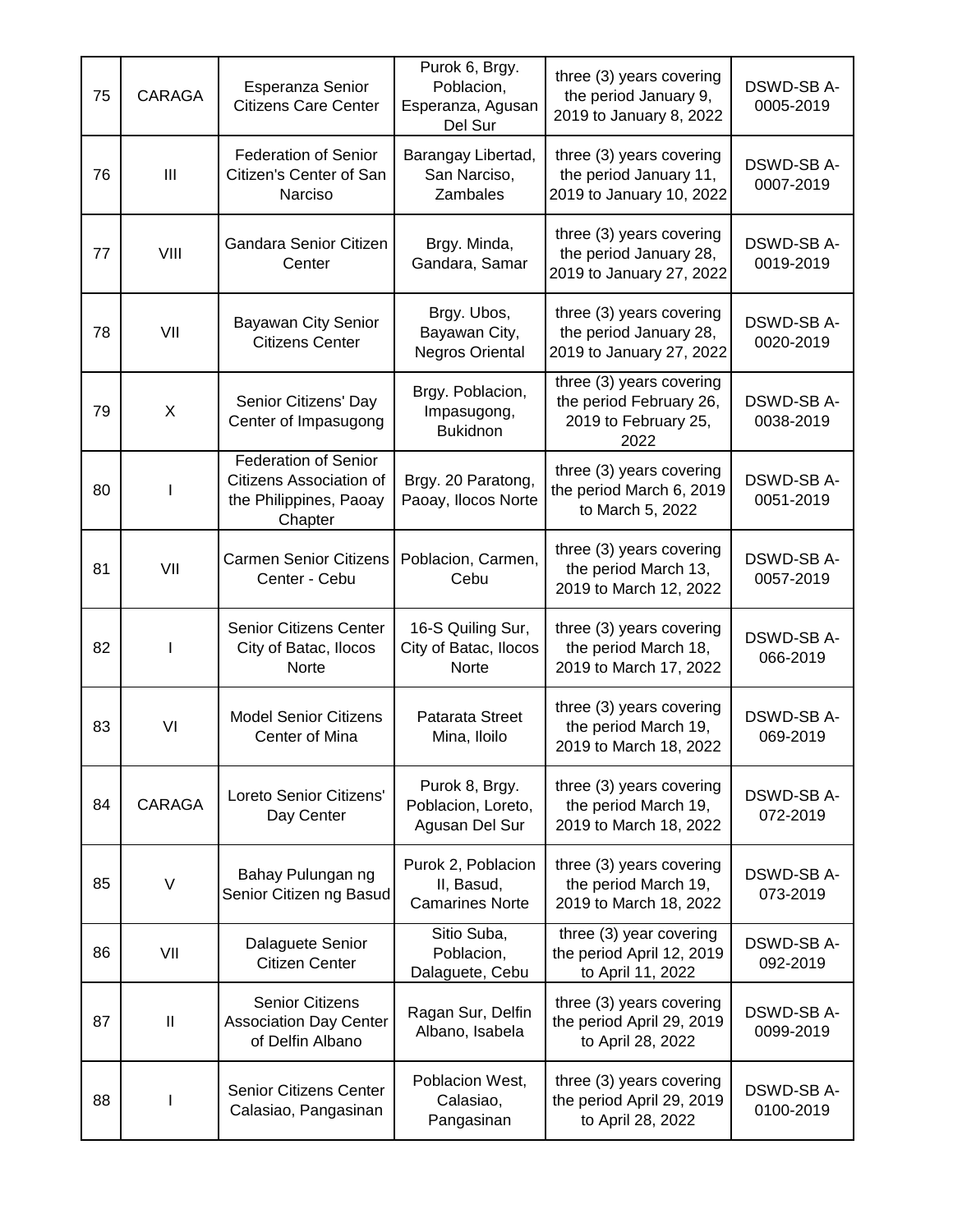| 89  | <b>MIMAROPA</b> | <b>Senior Citizens Center</b><br>Brooke's Point,<br>Palawan | Poblacion District,<br>Brooke's Point,<br>Palawan                                                               | three (3) years covering<br>the period April 29, 2019<br>to April 28, 2022 | DSWD-SB A-<br>0102-2019       |
|-----|-----------------|-------------------------------------------------------------|-----------------------------------------------------------------------------------------------------------------|----------------------------------------------------------------------------|-------------------------------|
| 90  | CARAGA          | Senior Citizen Center of<br>Carmen, Surigao Del<br>Sur      | Poblacion, Surigao<br>Del Sur                                                                                   | three (3) years covering<br>the period May 2, 2019 to<br>May 1, 2022       | DSWD-SB A-<br>0107-2019       |
| 91  | CARAGA          | <b>Marihatag Senior</b><br><b>Citizens Center</b>           | Poblacion,<br>Marihatag, Surigao<br>Del Sur                                                                     | three (3) years covering<br>the period May 2, 2019 to<br>May 1, 2022       | DSWD-SB A-<br>0108-2019       |
| 92  | III             | <b>Senior Citizens Center</b><br>Talavera, Nueva Ejica      | Municipal<br>Compound of Local<br>Government Unit of<br>Talavera, Pag-Asa<br>District, Talavera,<br>Nueva Ecija | three (3) years covering<br>the period May 15, 2019<br>to May 14, 2022     | DSWD-SB A-<br>0117-2019       |
| 93  | III             | Senior Citizens Center<br>Moncada, Tarlac                   | Municipal<br>Compound,<br>Poblacion I,<br>Moncada, Tarlac                                                       | three (3) years covering<br>the period May 15, 2019<br>to May 14, 2022     | <b>DSWD-SBA-</b><br>0118-2019 |
| 94  | IV-A            | Nagcarlan Senior<br><b>Citizens Center</b>                  | Poblacion II,<br>Nagcarlan, Laguna                                                                              | three (3) years covering<br>the period May 15, 2019<br>to May 14, 2022     | DSWD-SB A-<br>0119-2019       |
| 95  | <b>CARAGA</b>   | <b>Senior Citizens Center</b><br>Madrid, Suriago Del Sur    | Municipal<br>Compound, Madrid,<br>Surigao Del Sur                                                               | three (3) years covering<br>the period May 22, 2019<br>to May 21, 2022     | DSWD-SB A-<br>126-2019        |
| 96  |                 | <b>Senior Citizens Center</b><br>of Alilem, Ilocos Sur      | Guis-it St., Alilem<br>Daya, Alilem, Ilocos<br>Sur                                                              | three (3) years covering<br>the period June 15, 2019<br>to June 14, 2022   | DSWD-SB A-<br>0140-2019       |
| 97  | X               | <b>Mahinog Senior</b><br>Citizens' Day Center               | Brgy. Poblacion,<br>Mahinog, Camiguin                                                                           | three (3) years covering<br>the period June 20, 2019<br>to June 19, 2022   | <b>DSWD-SBA-</b><br>0147-2019 |
| 98  | $\mathbf{I}$    | Senior Citizens Center<br>of Reina Mercedes                 | Municipal<br>Compound,<br>Tallungan, Reina<br>Mercedes, Isabela                                                 | three (3) years covering<br>the period July 5, 2019 to<br>July 4, 2022     | DSWD-SB A-<br>0154-2019       |
| 99  | Ш               | Gonzaga Senior<br><b>Citizens Center</b>                    | Municipal<br>Compound,<br>Gonzaga, Cagayan                                                                      | three (3) years covering<br>the period July 5, 2019 to<br>July 4, 2022     | DSWD-SB A-<br>0155-2019       |
| 100 | <b>CAR</b>      | <b>Senior Citizens Center</b><br>of Rizal, Kalinga          | <b>Provincial Road</b><br>Babalag West,<br>Rizal, Kalinga                                                       | three (3) years covering<br>the period July 5, 2019 to<br>July 4, 2022     | DSWD-SB A-<br>0156-2019       |
| 101 | VII             | Alicia Senior Citizen<br>Center                             | Munipal hall<br>Compound, Alicia,<br><b>Bohol</b>                                                               | three (3) years covering<br>the period July 11, 2019<br>to July 10, 2022   | DSWD-SB A-<br>0157-2019       |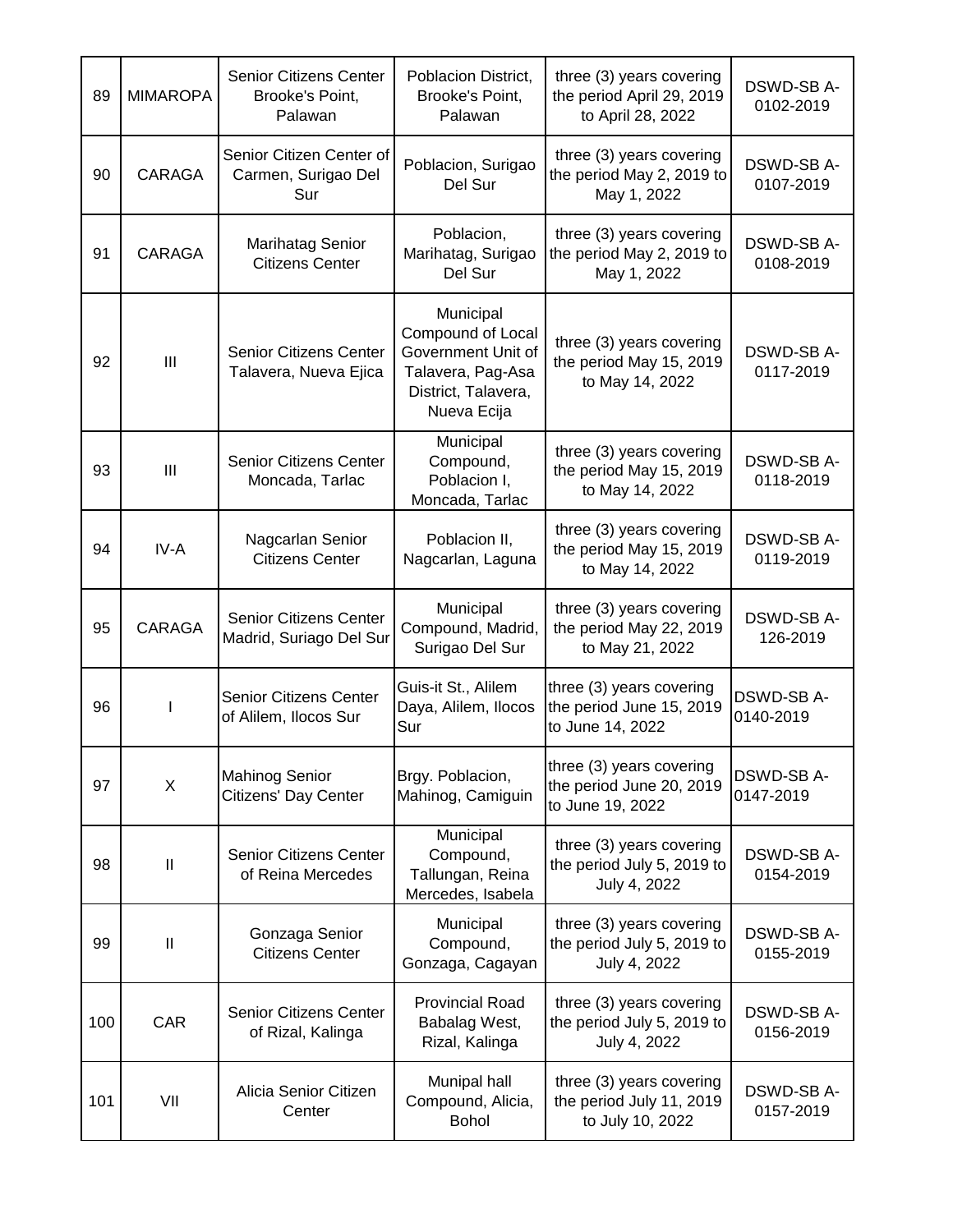| 102 | VII           | Garcia-Hernandez<br>Senior Citizen Center                              | <b>Municipal Hall</b><br>Compound, Garcia-<br>Hernandez, Bohol                              | three (3) years covering<br>the period July 11, 2019<br>to July 10, 2022       | DSWD-SB A-<br>0158-2019 |
|-----|---------------|------------------------------------------------------------------------|---------------------------------------------------------------------------------------------|--------------------------------------------------------------------------------|-------------------------|
| 103 | XII           | Brgy. Morales Senior<br>Citizens' Center                               | Purok Masagana A.,<br>Brgy. Morales,<br>Koronadal City,<br>South Cotabato                   | three (3) years covering<br>the period July 23, 2019<br>to July 22, 2022       | DSWD-SB A-<br>0163-2019 |
| 104 | XII           | Brgy. GPS Senior<br>Citizens' Center                                   | Callejo Subd., Brgy.<br><b>General Paulino</b><br>Santos, Koronadal<br>City, South Cotabato | three (3) years covering<br>the period July 23, 2019<br>to July 22, 2022       | DSWD-SB A-<br>0164-2019 |
| 105 | III           | Senior Citizens Center<br>of Calumpit                                  | Municipal<br>Government of<br>Calumpit, Bulacan                                             | three (3) years covering<br>the period October 23,<br>2018 to October 22, 2021 | DSWD-SB A-<br>0171-2019 |
| 106 | CARAGA        | Municipal Federation of<br>Senior Citizen<br><b>Association Center</b> | Barangay Poblacion,<br>San Agustin,<br>Surigao Del Sur                                      | three (3) years covering<br>the period August 14,<br>2019 to August 13, 2022   | DSWD-SB A-<br>0173-2019 |
| 107 | IV-A          | Senior Citizen Center of<br>San Pablo City                             | Cardill Village, Brgy.<br>Del Remedio, San<br>Pablo City, Laguna                            | three (3) years covering<br>the period August 14,<br>2019 to August 13, 2022   | DSWD-SB A-<br>0175-2019 |
| 108 | CARAGA        | <b>Senior Citizens Center</b><br>of San Jose, Dinagat<br>Islands       | Purok 4, Sta. Cruz,<br>San Jose, Dinagat<br>Islands                                         | three (3) years covering<br>the period August 15,<br>2019 to August 14, 2022   | DSWD-SB A-<br>0177-2019 |
| 109 | <b>CARAGA</b> | Senior Citizens Center<br>of Basilisa, Dinagat<br>Islands              | Purok 2, Barangay<br>Ferdinand, Basilisa,<br>Dinagat Islands                                | three (3) years covering<br>the period August 15,<br>2019 to August 14, 2022   | DSWD-SB A-<br>0178-2019 |
| 110 | <b>CARAGA</b> | <b>Senior Citizens Center</b><br>of Poblacion, Las<br>Nieves           | Poblacion 1, Las<br>Nieves, Agusan del<br>Norte                                             | three (3) years covering<br>the period October 4,<br>2019 to October 3, 2022   | DSWD-SB A-<br>0197-2019 |
| 111 | XII           | Brgy. Caloocan Senior<br>Citizens' Center                              | Purok Maligaya,<br>Brgy. Caloocan,<br>Koronadal City,<br>South Cotabato                     | three (3) years covering<br>the period October 30,<br>2019 to October 29, 2022 | DSWD-SB A-<br>0211-2019 |
| 112 |               | Senior Citizens Center<br>of San Manuel,<br>Pangasinan                 | Guiset Sur, San<br>Manuel, Pangasinan                                                       | three (3) years covering<br>the period October 30,<br>2019 to October 29, 2022 | DSWD-SB A-<br>0212-2019 |
| 113 | X             | <b>Salay Senior Citizens</b><br>Center                                 | Purok 3, Baranga<br>Poblacion, Salay,<br><b>Misamis Oriental</b>                            | three (3) years covering<br>the period from June 18,<br>2020 to June 12, 2023  | DSWD-SB A-<br>0011-2020 |
| 114 | $\mathbf{I}$  | City of Ilagan Senior<br><b>Citizens Center</b>                        | New Ilagan City<br>Sports Complex,<br>Ilagan City, Isabela                                  | three (3) years covering<br>the period from June 11,<br>2020 to June 12, 2023  | DSWD-SB A-<br>0017-2020 |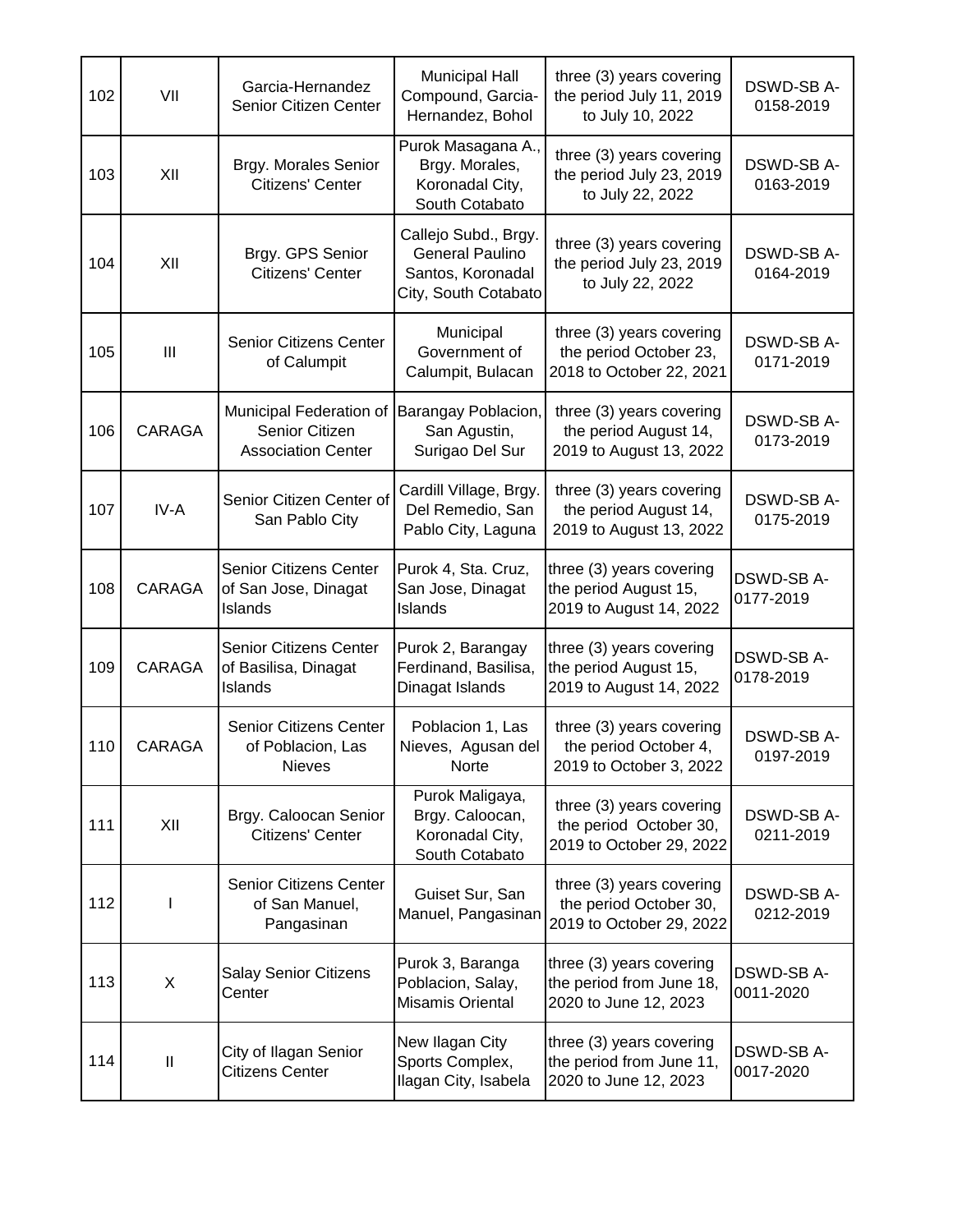| 115 | <b>MIMAROPA</b> | Senior Citizens' Center<br>of Baco, Oriental<br>Mindoro                                | Brgy. Poblacion,<br>Baco, Oriental<br>Mindoro                                                            | three (3) years covering<br>the period from August<br>13, 2020 to August 14,<br>2023                          | <b>DSWD-SB A-</b><br>00024-2020 |
|-----|-----------------|----------------------------------------------------------------------------------------|----------------------------------------------------------------------------------------------------------|---------------------------------------------------------------------------------------------------------------|---------------------------------|
| 116 | CARAGA          | Senior Citizens' Model<br>Center of Prosperidad                                        | Brgy. Poblacion,<br>Prosperidad,<br>Agusan del Sur                                                       | three (3) years covering<br>the period from August<br>13, 2020 to August 14,<br>2023                          | DSWD-SB A-<br>00026-2020        |
| 117 | $\mathbf{I}$    | <b>Roxas Senior Citizens</b><br>Center                                                 | Brgy. Rizal, Roxas,<br>Isabela                                                                           | three (3) years covering<br>the period from<br>September 7, 2020 to<br>September 8, 2023                      | DSWD-SB A-<br>00027-2020        |
| 118 | CARAGA          | <b>Bislig City Senior</b><br>Citizens' Center                                          | City Hall Compound<br>Brgy. Poblacion,<br>Bislig City, Surigao<br>del Sur                                | three (3) years covering<br>the period from October<br>9, 2020 to October 10,<br>2023                         | DSWD-SB A-<br>00035-2020        |
| 119 | $\mathbf{  }$   | Senior Citizens Center<br>of Camalaniugan                                              | Municipal<br>Compound, Dacal-<br>Lafugu,<br>Camalaniugan,<br>Cagayan                                     | three (3) years covering<br>the period from October<br>26, 2020 to October 27,<br>2023                        | DSWD-SB A-<br>00049-2020        |
| 120 | Ш               | Senior Citizens Center<br>of Cabarroguis, Quirino                                      | Zamora,                                                                                                  | three (3) years covering<br>the period from<br>Cabarroguis, Quirino November 17, 2020 to<br>November 18, 2023 | DSWD-SB A-<br>0058-2020         |
| 121 |                 | <b>Villasis Senior Citizens</b><br>Center                                              | Poblacion Zone 1,<br>Villasis, Pangasinan                                                                | three (3) years covering<br>the period from<br>November 17, 2020 to<br>November 18, 2023                      | DSWD-SB A-<br>0059-2020         |
| 122 | $\mathbf{I}$    | Senior Citizens Center<br>of Quezon, Isabela                                           | Brgy. Arellano,<br>Quezon, Isabela                                                                       | three (3) years covering<br>the period from<br>December 2, 2020 to<br>December 3, 2023                        | <b>DSWD-SB A-</b><br>0063-2020  |
| 123 | XII             | Surallah Senior<br>Citizen's Day Center<br>(Balay ni Lolo kag ni<br>Lola) Model Center | <b>Municipal Hall</b><br>Compound, Allah<br>Valley Drive, Brgy.<br>Libertad, Surallah,<br>South Cotabato | three (3) years covering<br>the period from<br>December 29, 2020 to<br>December 30, 2023                      | DSWD-SB A-<br>0080-2020         |
| 124 | $\mathbf{I}$    | <b>SENIOR CITIZENS</b><br>CENTER OF SOLANO,<br>NUEVA VIZCAYA                           | Brgy. Roxas,<br>Solano, Nueva<br>Vizcaya                                                                 | three (3) years covering<br>the period from January<br>20, 2021 to January 21,<br>2024                        | DSWD-SB A-<br>000010-2021       |
| 125 | Ш               | <b>SENIOR CITIZENS</b><br><b>CENTER OF</b><br>CLAVERIA, CAGAYAN                        | 006 Gonzaga St.,<br>Brgy. Centro II,<br>Claveria, Cagayan                                                | three (3) years covering<br>the period from January<br>21, 2021 to January 22,<br>2024                        | DSWD-SB A-<br>000011-2021       |
| 126 | <b>MIMAROPA</b> | <b>SENIOR CITIZENS</b><br><b>CENTER OF</b><br>ROMBLON, ROMBLON                         | Brgy. II Poblacion,<br>Romblon, Romblon                                                                  | three (3) years covering<br>the period from January<br>27, 2021 to January 28,<br>2024                        | DSWD-SB A-<br>000014-2021       |